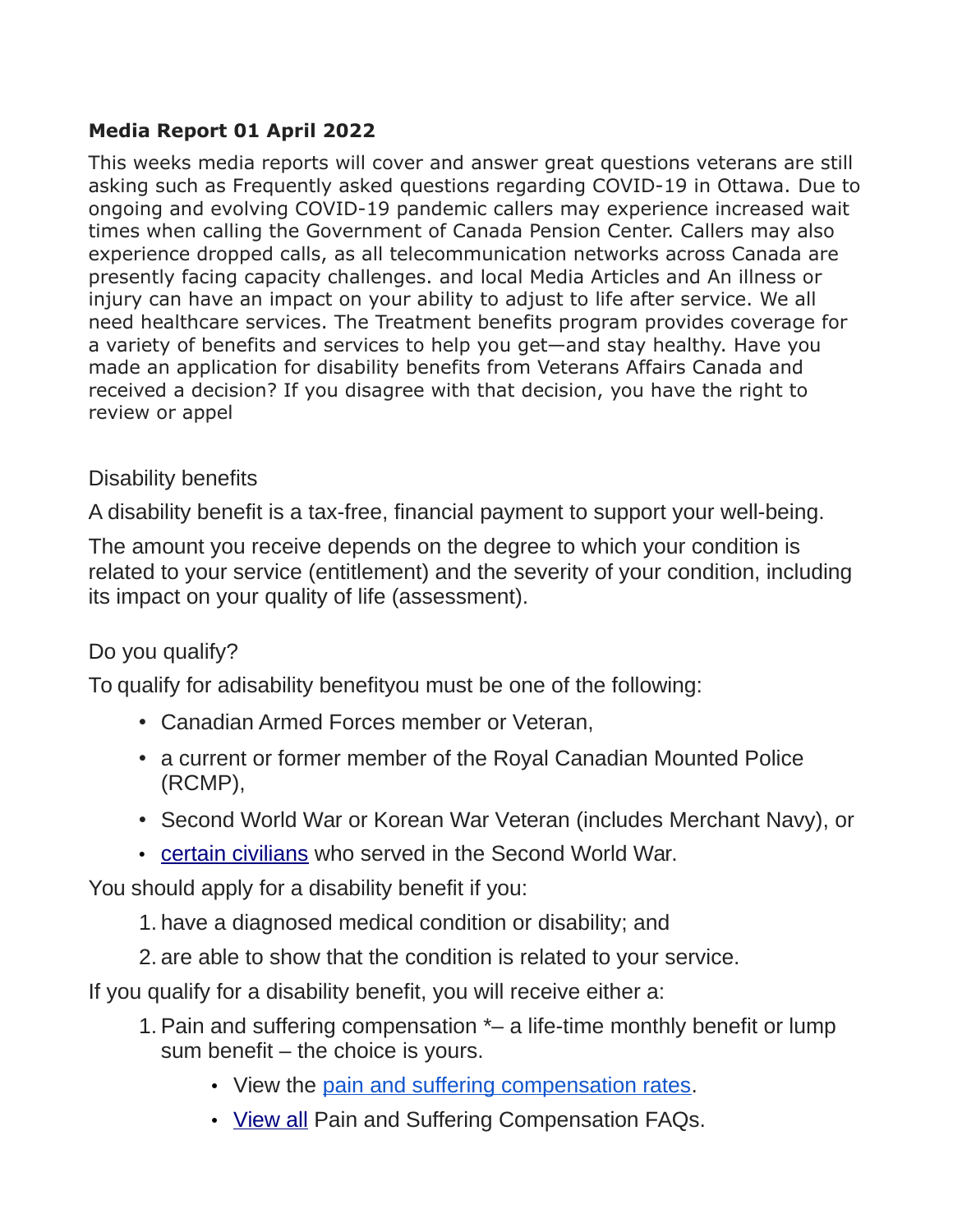or

2. Disability pension \*\*- a life-time monthly benefit. If you have any dependents (e.g. spouse, common-law partner and/or children), your monthly amount will be increased. View the [disability pension rates.](https://www.veterans.gc.ca/eng/resources/rates#dispen)

\*If you have a pending application for a disability benefit and were expecting to receive a disability award, you do not need to re-apply. Your application for a disability benefit will now be processed as Pain and Suffering Compensation.

\*\*A disability pension is provided if you served with the Canadian Armed Forces (CAF) in the Second World War or Korean War. For other CAF service, a disability pension is provided in relation to any application prior to April 1, 2006.

How to apply

Apply online

Apply online through My VAC Account. Applying is easier with a guided form. Sign in or register for My VAC Account.

[My VAC Account](https://www.veterans.gc.ca/eng/e_services)

Mail or in person

Download the application form. Then, drop it off at any [VAC office](https://www.veterans.gc.ca/eng/contact), CAF [Transition Centreo](https://www.veterans.gc.ca/eng/resources/transition-centre)[rService Canada office.](https://www.veterans.gc.ca/eng/contact) You can also mail your completed form directly to the address listed on the form.

[Go to form](https://www.veterans.gc.ca/eng/forms/document/616)

Get help with your application

The staff at any [VAC office](https://www.veterans.gc.ca/eng/contact), CAF Transition Centreor Service Canada office can assist you or call us at 1-866-522-2122. Service Officers with [The Royal](http://www.legion.ca/we-can-help/contact-a-service-officer/)  [Canadian Legion](http://www.legion.ca/we-can-help/contact-a-service-officer/) or [The War Amps of Canadac](http://www.waramps.ca/)an also assist you with your application, including helping you get all of the information you need to support your application. Their assistance is free of charge.

Disability pension corrective payment

If you received a benefit from VAC between 2003 and 2010 and it was under the Pension Act, you may receive a corrective payment because of a discrepancy in our calculations. Most payments are automatic, however, Please [contact us](https://www.veterans.gc.ca/eng/contact) at1-866-522-2122if:

• You no longer receive a benefit from VAC, or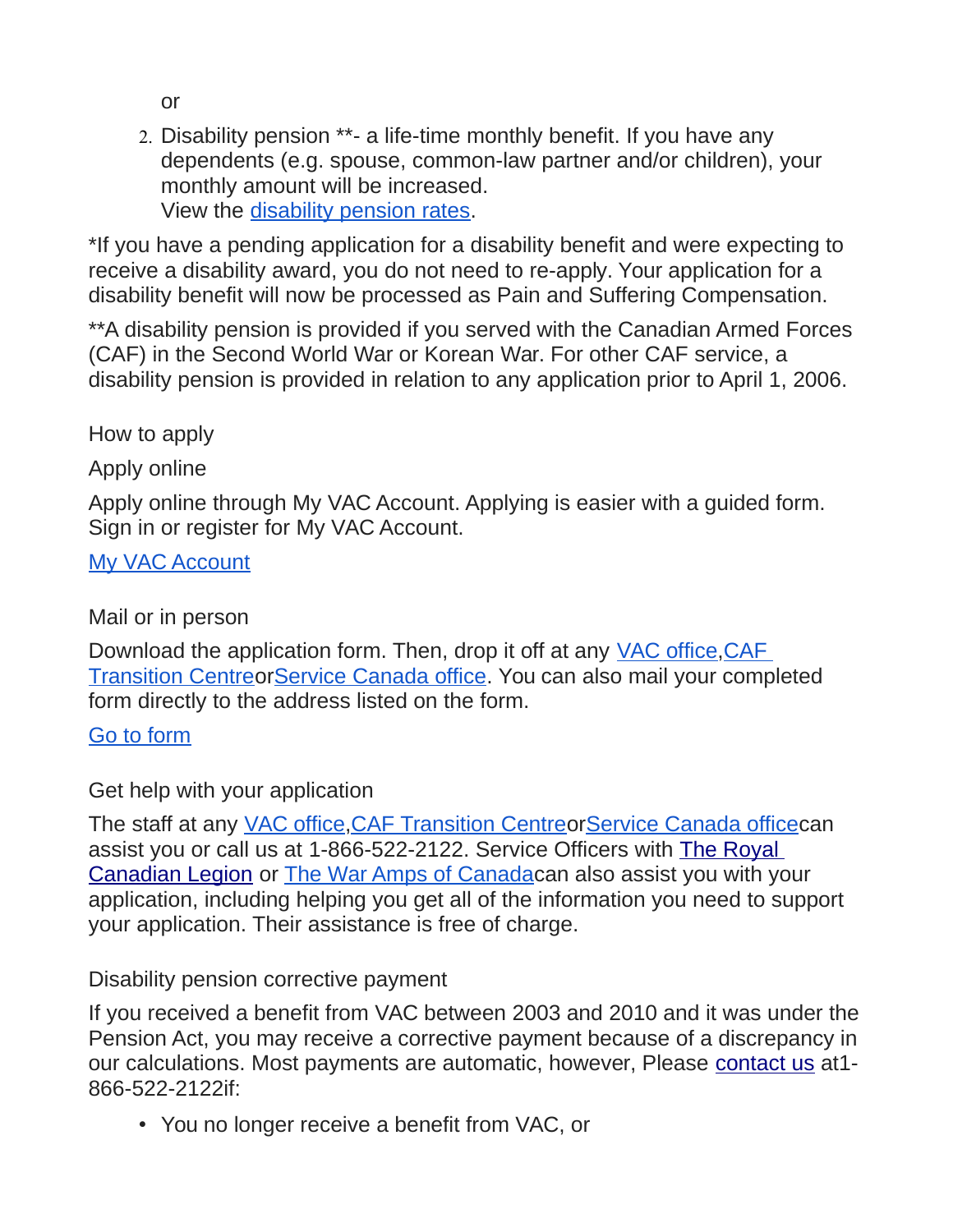• You represent the estate of a deceased recipient.

If you are legally entitled to inherit assets from the estate of a deceased recipient, you may [apply to receive a corrective payment](https://dpca-rcpi.vac-acc.gc.ca/dpca/public/login) if you are eligible.

# Additional information

[The application package–](https://www.veterans.gc.ca/eng/art-hub/what-to-include)learn more about all of the components that make up an application for a disability benefit.

[How we review a claim for a disability benefit–](https://www.veterans.gc.ca/eng/art-hub/disability-benefits-review-claim)learn more about how your disability claim is reviewed by the department and particularly, by the adjudicator – a trained decision-maker for disability claims.

[Disability Pension Corrective Payment-](https://www.veterans.gc.ca/eng/help/faq/disability-pension-correct-pay)If you are legally entitled to inherit the assets of a deceased benefit recipient, you may apply to receive the corrective payment.

Monthly payment dates – 2022

- January 28
- February 25
- March 30
- April 29
- May 28
- June 29
- July 29
- August 30
- September 29
- October 28
- November 29
- December 23

Reviews and appeals

If you do not agree with the decision made regarding your application for disability benefits, you may request a Departmental review. Learn more about [reviews and appeals.](https://www.veterans.gc.ca/eng/veterans-rights/how-to-appeal)

## Reassessment

If the disability for which you are receiving VAC benefits worsens and medical evidence can show this change in your condition, you can request a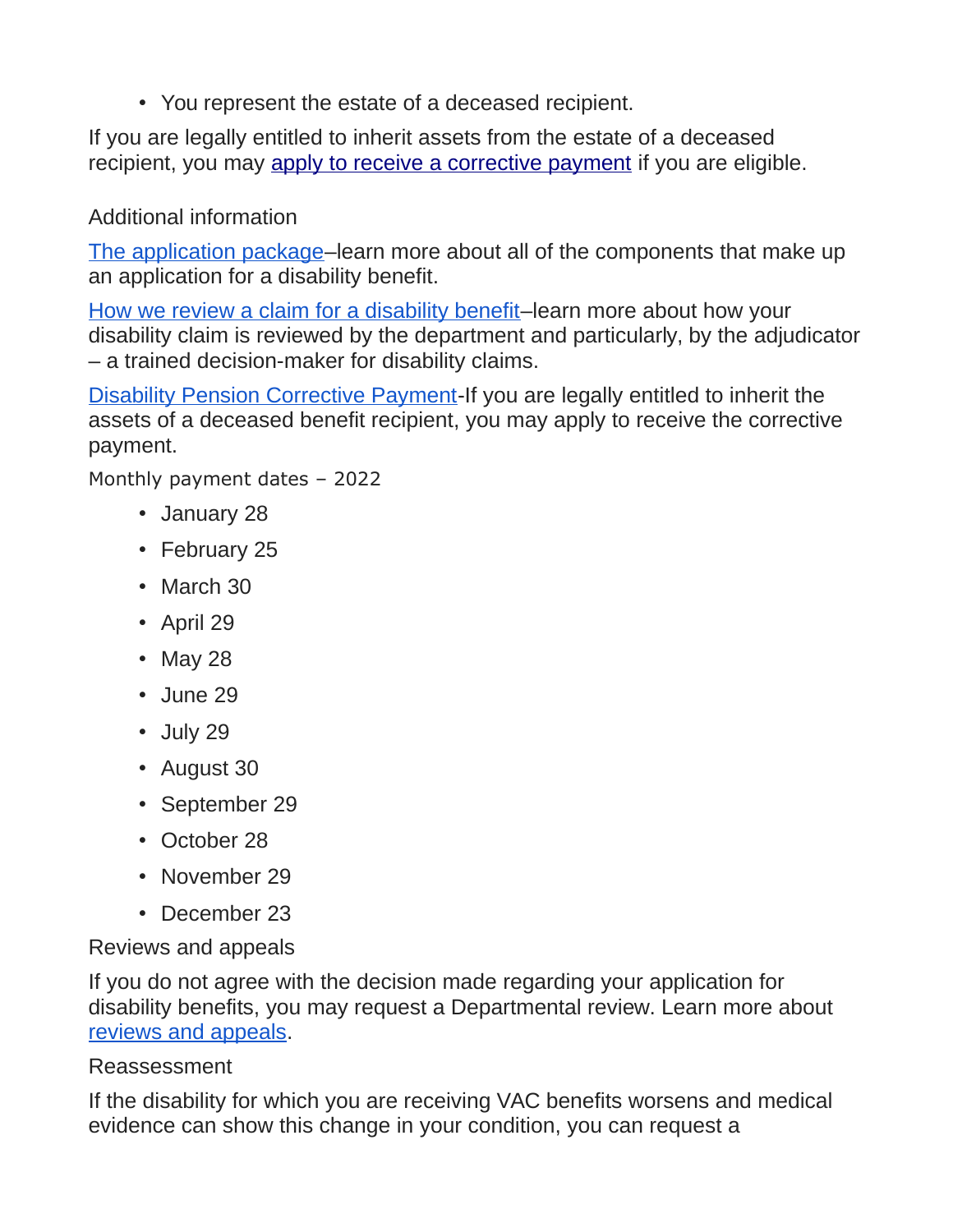reassessment. If the reassessment confirms that your condition has worsened, your disability benefit, will be adjusted accordingly – unless you are already receiving the maximum amount of the benefit. To request a reassessment, your first step should be to [call us or visit your local VAC office.](https://www.veterans.gc.ca/eng/contact)

Tools for Adjudication

[Eligibility Entitlement Guidelines–](https://www.veterans.gc.ca/eng/health-support/physical-health-and-wellness/compensation-illness-injury/disability-benefits/benefits-determined/entitlement-eligibility-guidelines/az-intro) These guidelines are current medical and scientific descriptions of known injuries and diseases related to service.

[Table of Disabilities–](https://www.veterans.gc.ca/eng/health-support/physical-health-and-wellness/compensation-illness-injury/disability-benefits/benefits-determined/table-of-disabilities) This table helps the adjudicator assess the level of impairment and the impact that impairment has on your quality of life.

## Related programs

[Critical injury benefit-](https://www.veterans.gc.ca/eng/financial-support/compensation-illness-injury/critical-injury-benefit) A one-time payment that recognizes the immediate impact of the most severe and traumatic service-related injuries or diseases.

[Rehabilitation services-](https://www.veterans.gc.ca/eng/health-support/physical-health-and-wellness/rehabilitation-services) Services to improve your health and adjust to life after service.

[Clothing allowance-](https://www.veterans.gc.ca/eng/health-support/physical-health-and-wellness/compensation-illness-injury/clothing-allowance) Monthly payments if you need new or special clothing due to your health issues.

[Treatment Benefits–](https://www.veterans.gc.ca/eng/financial-support/medical-costs/treatment-benefits) Coverage for medical and health related services.

[Benefits for survivors–](https://www.veterans.gc.ca/eng/family-caregiver/death-and-bereavement) Financial support or compensation for the survivors of a disability pensioner or of a member or Veteran who died in service or as a result of a service-related illness or injury.

[Financial advice-](https://www.veterans.gc.ca/eng/financial-support/financial-planning/financial-advice) If you receive a lump-sum payment more than 5% of the current maximum, we can pay up to \$500 for professional advice to help you manage your money effectively.

[Additional pain and suffering compensation-](https://www.veterans.gc.ca/eng/financial-support/income-support/additional-pain-suffering) Monthly payments in recognition of any severe and permanent disability, related to your military service, which creates a barrier to life after service.

Programs related to a disability pension:

[Attendance allowance-](https://www.veterans.gc.ca/eng/health-support/physical-health-and-wellness/compensation-illness-injury/attendance-allowance) Monthly payments for a disability pensioner whose health needs require daily personal care support.

[Exceptional incapacity allowance-](https://www.veterans.gc.ca/eng/health-support/physical-health-and-wellness/compensation-illness-injury/exceptional-incapacity-allowance) Monthly payments if your illness or injury impacts your quality of life.